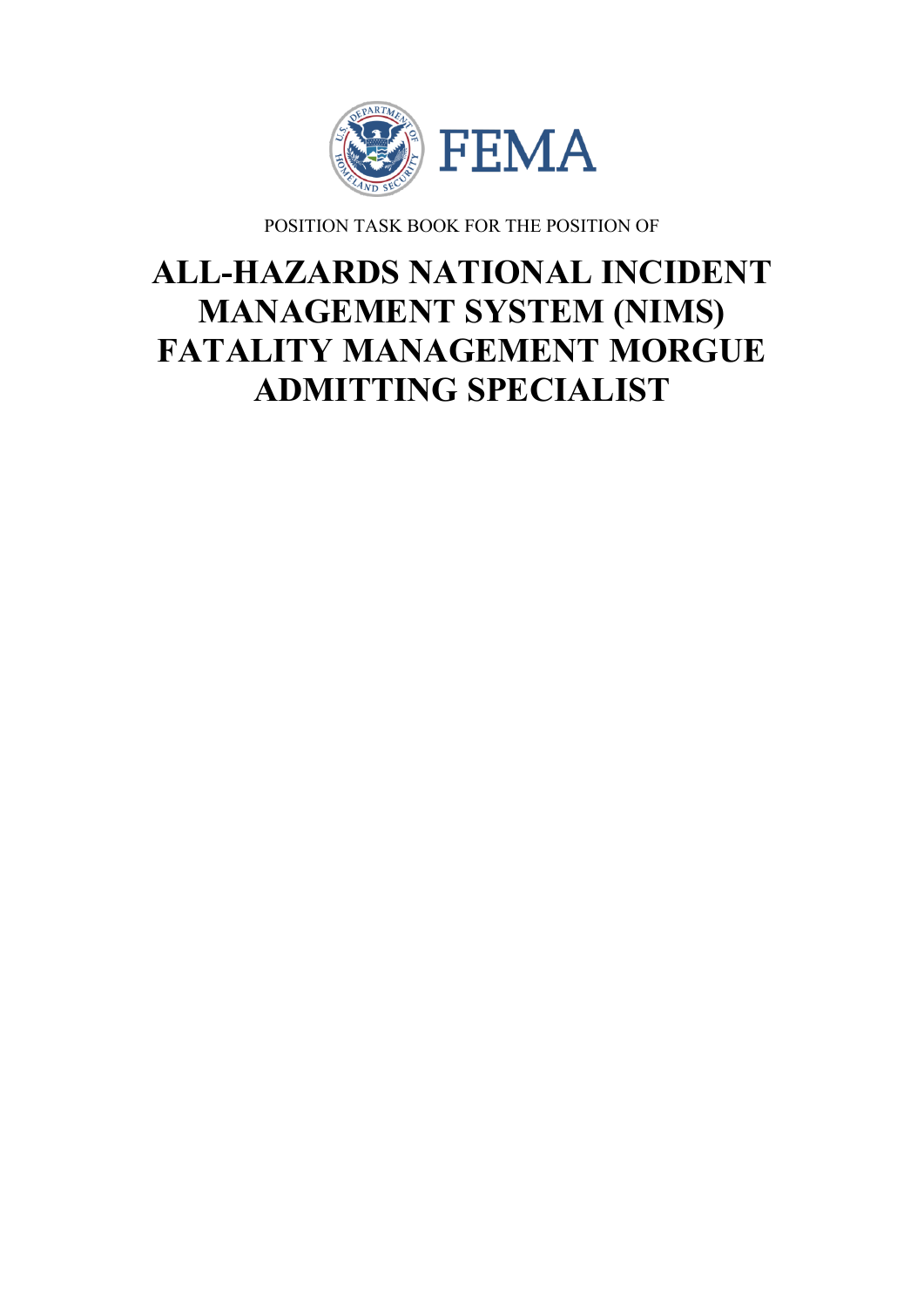## **FATALITY MANAGEMENT MORGUE ADMITTING SPECIALIST**

### *1. Competency:* **Assume position responsibilities**

*Description:* Successfully assume the role of FM Morgue Admitting Specialist and initiate position activities at the appropriate time according to the following behaviors.

#### *1a. Behavior:* **Ensure availability, qualifications, and capabilities of resources to complete assignment**

|    | <b>TASK</b>                                                                                                                                                                                                                                                               | <b>CODE</b> | <b>EVALUATION</b><br><b>RECORD#</b> | <b>EVALUATOR</b><br><b>INITIALS AND</b><br><b>DATE</b> |
|----|---------------------------------------------------------------------------------------------------------------------------------------------------------------------------------------------------------------------------------------------------------------------------|-------------|-------------------------------------|--------------------------------------------------------|
|    | 1. Communicate personnel needs to team leader:<br>• Determine number of staff necessary for processing                                                                                                                                                                    | E, F, I     |                                     |                                                        |
|    | 2. Determine type of forms and supplies necessary to complete<br>the admitting process:<br>• Maintain proper number of case folders and processing<br>forms<br>• Ensure morgue admitting number is accurate<br>• Conduct daily audits of forms and case folders           | E, F, I     |                                     |                                                        |
| 3. | Ensure maintenance and upkeep of refrigeration trailers for<br>storage:<br>• Maintain sufficient number of refrigeration trailers<br>• Coordinate with FM Disaster Portable Morgue Unit<br>(DPMU) Supply Specialist for all refrigeration and body<br>collection supplies | E, F, I     |                                     |                                                        |
|    | 4. Identify kind, type, and quantity of resources necessary to<br>achieve objectives:<br>• Processing of human remains                                                                                                                                                    | E, F, I     |                                     |                                                        |

#### *1b. Behavior:* **Gather, update, and apply situational information relevant to the assignment**

| <b>TASK</b>                                                                                                                                                                                                                                                                                                                                                                                                                       | <b>CODE</b> | <b>EVALUATION</b><br><b>RECORD#</b> | <b>EVALUATOR</b><br><b>INITIALS AND</b><br><b>DATE</b> |
|-----------------------------------------------------------------------------------------------------------------------------------------------------------------------------------------------------------------------------------------------------------------------------------------------------------------------------------------------------------------------------------------------------------------------------------|-------------|-------------------------------------|--------------------------------------------------------|
| 5. Collect information from outgoing Fatality Management<br>(FM) Morgue Admitting Specialist or other personnel<br>responsible for the position activities:<br>• Information on incident relevant to support activities<br>• Information on the organizational structure<br>• Information on problems or issues throughout the previous<br>operational periods<br>• Census on human remains in storage, admitted, and<br>released | E, F, I     |                                     |                                                        |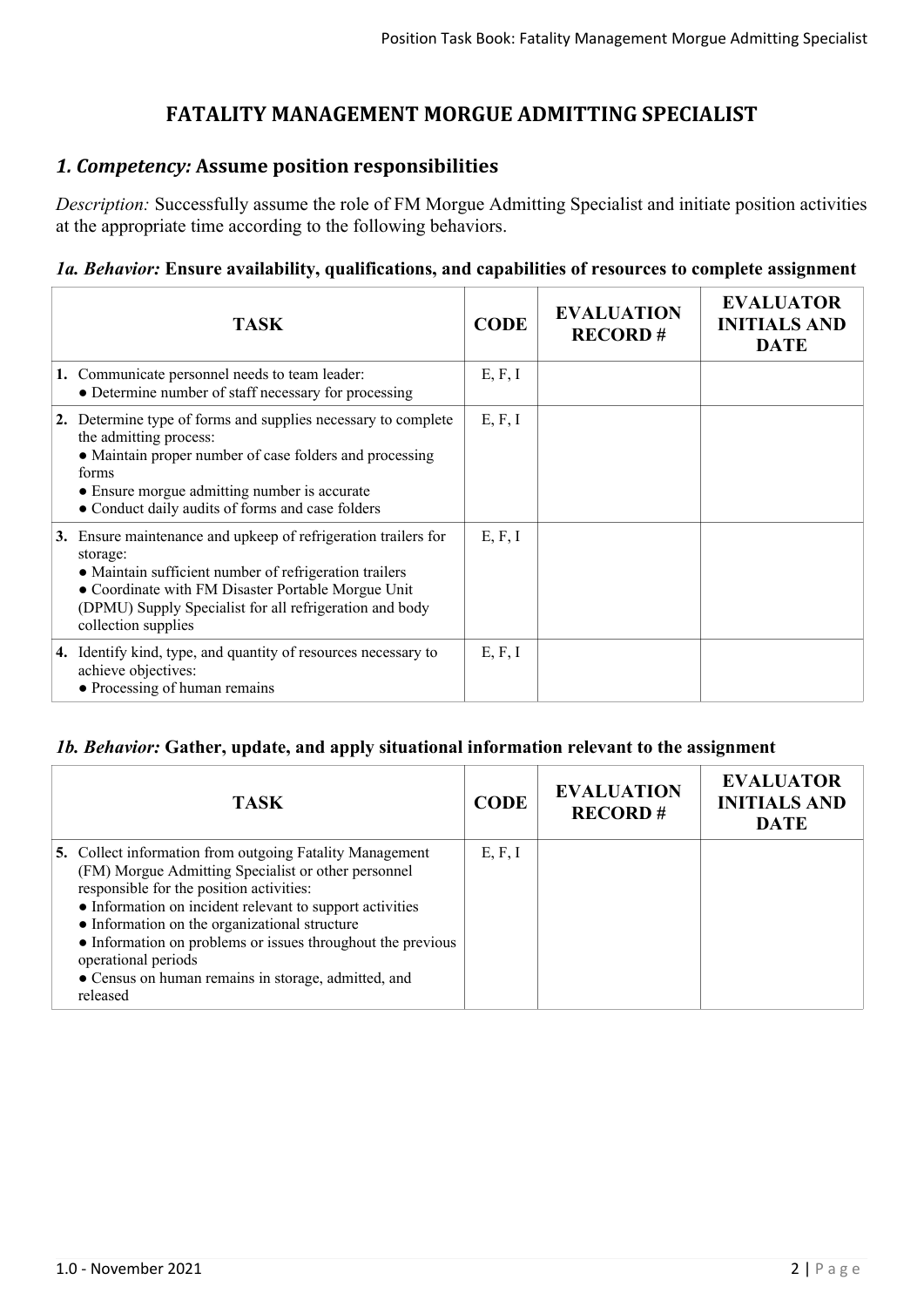# *2. Competency:* **Communicate effectively**

*Description:* Use suitable communication techniques to share relevant information with appropriate personnel on a timely basis to accomplish objectives in a potentially rapidly changing environment.

|  | 2a. Behavior: Ensure documentation is complete and disposition is appropriate |  |  |  |
|--|-------------------------------------------------------------------------------|--|--|--|
|  |                                                                               |  |  |  |

| <b>TASK</b>                                                                                                                                                                                                            | <b>CODE</b> | <b>EVALUATION</b><br><b>RECORD#</b> | <b>EVALUATOR</b><br><b>INITIALS AND</b><br><b>DATE</b> |
|------------------------------------------------------------------------------------------------------------------------------------------------------------------------------------------------------------------------|-------------|-------------------------------------|--------------------------------------------------------|
| <b>6.</b> Ensure all documents and files that contain a deceased<br>person's information is protected:<br>• Reinforce accountability of all files<br>• Ensure files are locked and secured daily<br>• Maintain privacy | E, F, I     |                                     |                                                        |
| 7. Ensure proper documentation of every set of human remains<br>processed, from initial receipt from the field through final<br>release to funeral service providers.                                                  | E, F, I     |                                     |                                                        |
| 8. Follow procedures to maintain security and control over<br>logbooks or case file folders.                                                                                                                           | E, F, I     |                                     |                                                        |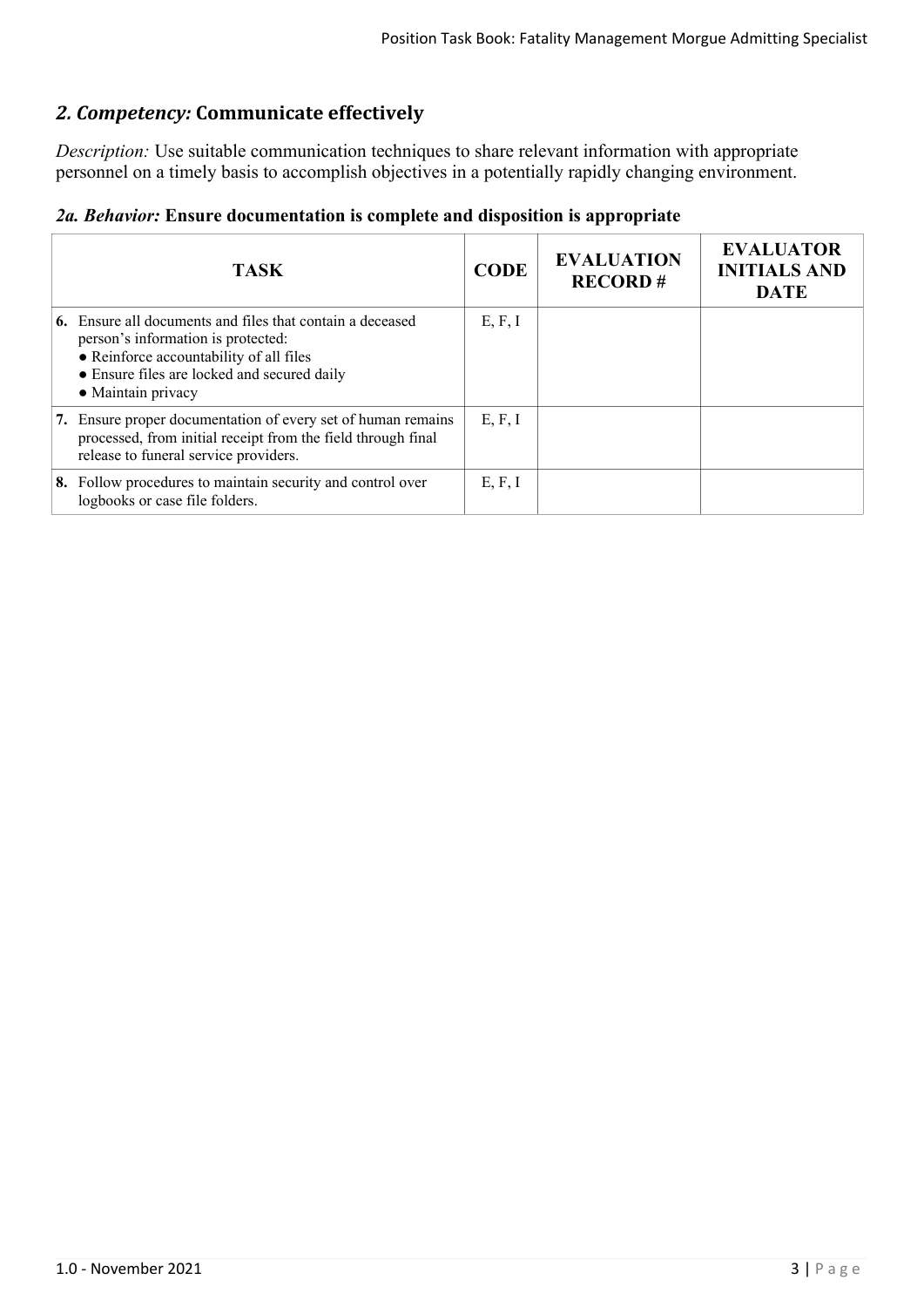## *3. Competency:* **Ensure completion of assigned actions to meet identified objectives**

*Description:* Identify, analyze, and apply relevant situational information and evaluate actions to complete assignments safely and meet identified objectives. Complete actions within established time frame.

|  | 3a. Behavior: Process human remains entering and leaving the morgue |  |  |  |  |  |  |  |  |
|--|---------------------------------------------------------------------|--|--|--|--|--|--|--|--|
|--|---------------------------------------------------------------------|--|--|--|--|--|--|--|--|

| <b>TASK</b>                                                                                                                                                                                                                                                                                         | <b>CODE</b> | <b>EVALUATION</b><br><b>RECORD#</b> | <b>EVALUATOR</b><br><b>INITIALS AND</b><br><b>DATE</b> |
|-----------------------------------------------------------------------------------------------------------------------------------------------------------------------------------------------------------------------------------------------------------------------------------------------------|-------------|-------------------------------------|--------------------------------------------------------|
| 9. Assign FM Morgue Escort to physically move each set of<br>human remains through the appropriate morgue stations:<br>• Staff trained on the movement and procedures involved in<br>escorting remains<br>• Human remains paperwork maintained, collected, and<br>properly secured with the remains | E, F, I     |                                     |                                                        |
| 10. Issue morgue reference numbers (MRN):<br>• The Medical Examiner/Coroner (ME/C) creates and<br>approves a simple numbering system<br>• Ensure numbers are consistent, with no duplications                                                                                                       | E, F, I     |                                     |                                                        |
| 11. Provide documentation to FM Morgue Processing Unit<br>Leader for Victim Information Center (VIC)/Family<br>Assistance Center (FAC) and Authority Having Jurisdiction<br>(AHJ):<br>• Ensure proper receipt of ante-mortem records at the<br>morgue                                               | E, F, I     |                                     |                                                        |